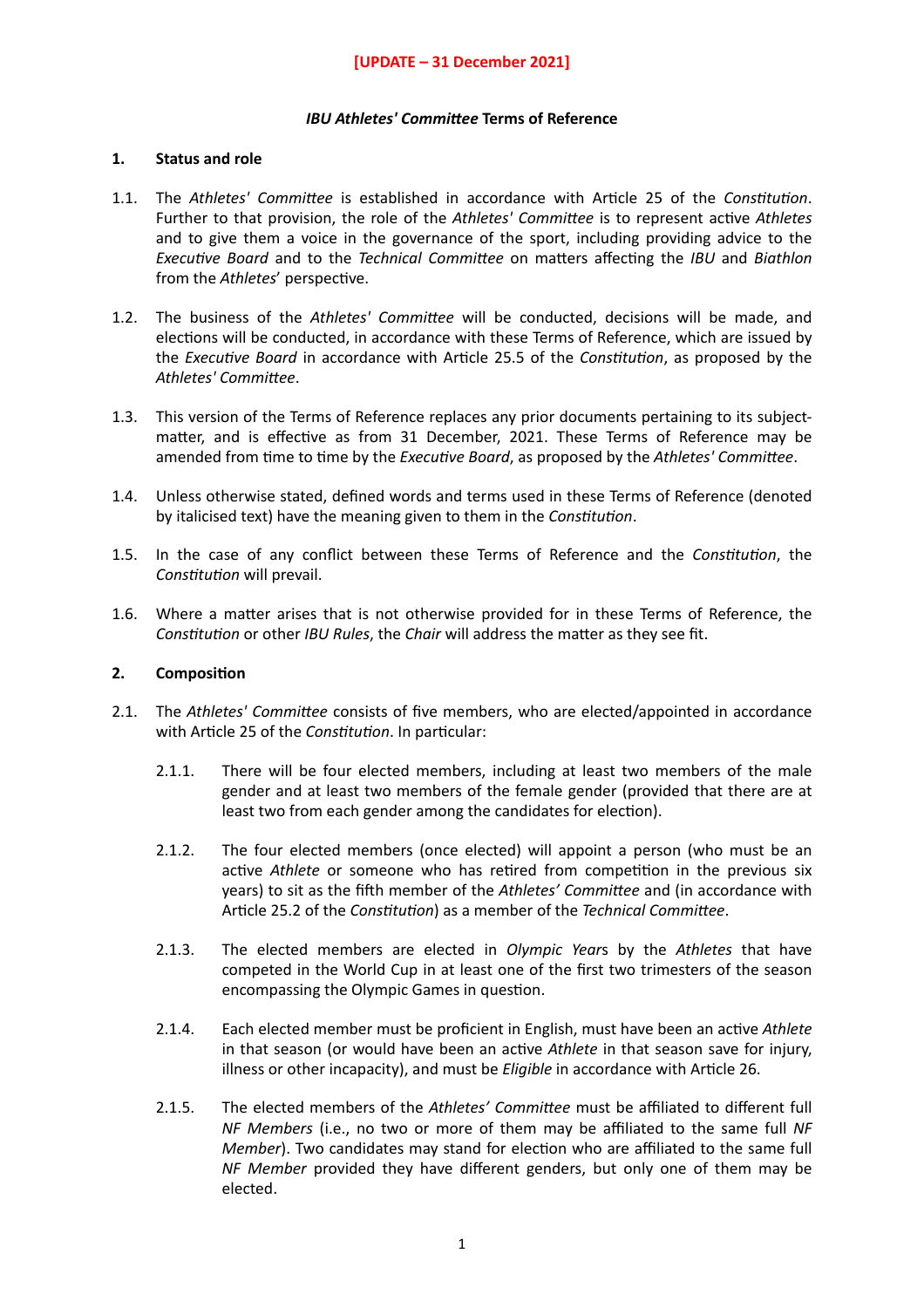2.2. The application and election procedure for *Athletes' Committee* members is set out in Schedule 1.

## **3. Term**

3.1. The term of office of members of the *Athletes' Committee* will be four years. A member of the Athletes' Committee may be re-elected for up to two further and consecutive terms, provided they remain *Eligible*, i.e., they may serve up three consecutive terms.

### **4.** Powers and responsibilities

- 4.1. Members of the *Athletes' Committee* qualify as *IBU Officials* within the meaning of Article 27.1 of the *Constitution*. As such, they are bound by and must comply at all times with all the rules and regulations of the *IBU* (including the *Integrity Code*) and these Terms of Reference.
- 4.2. The *Athletes' Committee* has the right:
	- 4.2.1. to appoint the *Chair* or one of its other members as a voting member of the *Executive Board*, in accordance with Article 17.1.2 of the *Constitution*; and
	- 4.2.2. to appoint a person to sit as the fifth member of the Athletes' Committee and as a member of the *Technical Committee* in accordance with Article 26.2 of the *Constitution.*
- 4.3. The *Athletes' Committee* has all of the powers that are necessary or helpful to carry out its mandate under Article 25 of the *Constitution*, including the power to:
	- 4.3.1. consult and liaise with *Athletes,* especially World Cup *Athletes* as they comprise the electorate of the Athletes' Committee, and other relevant persons within *Biathlon*;
	- 4.3.2. consult and liaise with athletes and other relevant persons in other sports, including other athletes' committees;
	- 4.3.3. act as a sounding board to the *Technical Committee, Executive Board* and *Congress* on matters affecting athletes;
	- 4.3.4. identify and propose matters for the *Technical Committee, Executive Board* and/or *Congress* to review or consider;
	- 4.3.5. propose persons to represent the Athletes' Committee on other *Committees* within the *IBU*, as required; and
	- 4.3.6. carry out any other specific responsibilities that are within the scope of the role and responsibilities of the Athletes' Committee.
- 4.4. For the avoidance of doubt, the Athletes' Committee has no authority to represent or to bind the *IBU*.
- 4.5. The Athletes' Committee must host at least one in-person meeting per season that is open to all Athletes. In extraordinary circumstances, in which an in-person meeting is not feasible and as an exception only, a virtual meeting may be held.

# **5.** *Chair*

5.1. The members of the *Athletes' Committee* will elect one of their number to act as chair of the Athletes' Committee and its meetings (the *Chair*). Subject always to Article 5.2, they may also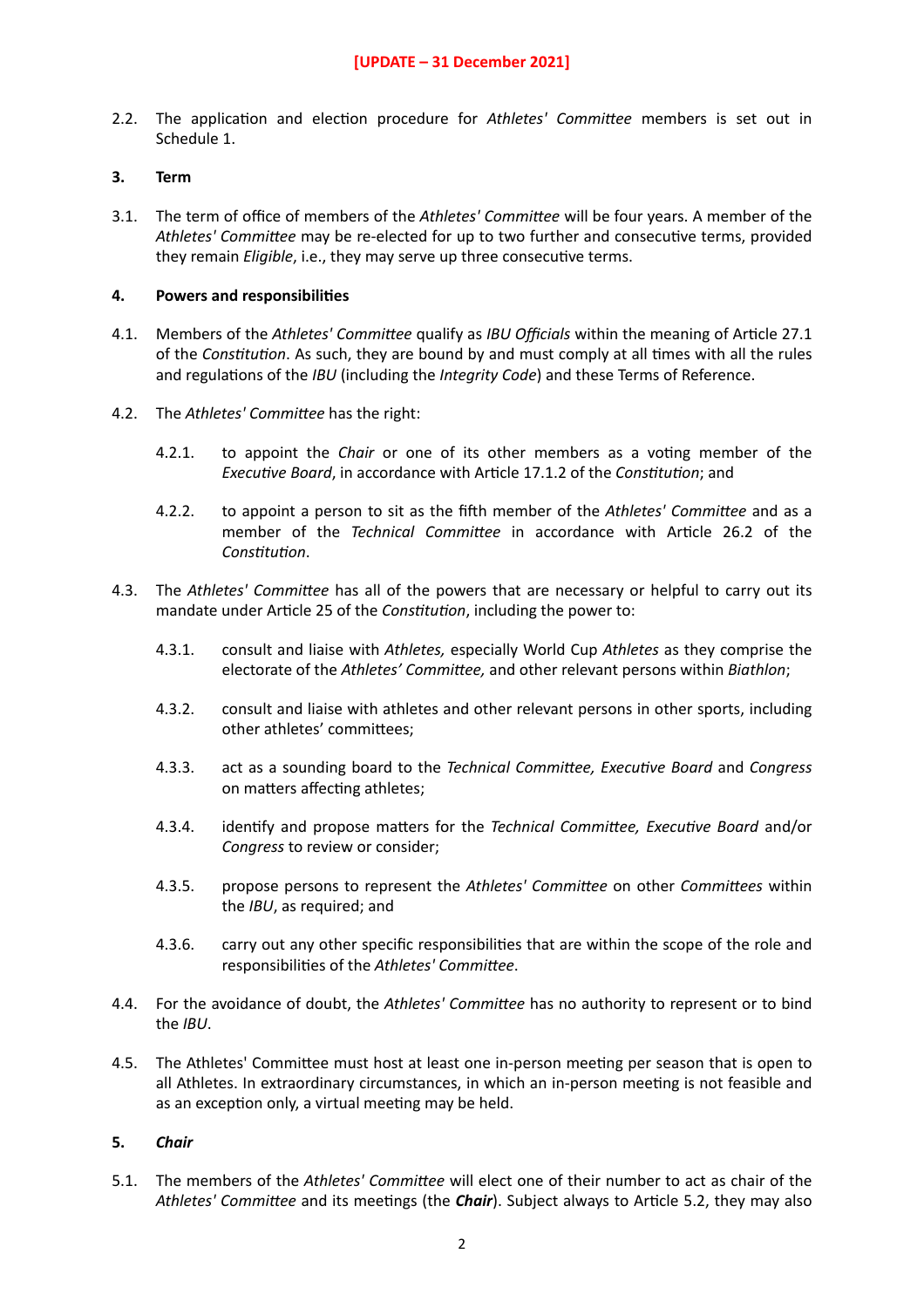elect a deputy chair to stand in for the *Chair* when the *Chair* is unavailable, should they see fit (the *Deputy Chair*), and if so then references to the *Chair* shall include the *Deputy Chair* when the *Chair* is unavailable.

- 5.2. If the *Chair* is the person appointed by the *Athletes' Committee* to the *Executive Board* (see Article 4.2.1), no one else may stand in for the *Chair* as a member of the *Executive Board* because alternates are not permitted on the *Executive Board*.
- 5.3. The *Chair* also has the right to attend and speak on behalf of the *Athletes' Committee* at meetings of *Congress*. The other members of the *Athletes' Committee* have the right to attend meetings of *Congress* as *Observers*.
- 5.4. The *Chair* also has the power and/or responsibility to:
	- 5.4.1. prepare the agenda/papers for and chair all meetings of the Athletes' Committee;
	- 5.4.2. be the spokesperson for the Athletes' Committee, including to the media;
	- 5.4.3. liaise with the *President* and *Secretary General* as required or requested;
	- 5.4.4. liaise with the Athletes' Committee appointee to the *Technical Committee* (the *Technical Committee Representative*);
	- 5.4.5. be the *IBU* athlete representative at any forums, groups or presentations as requested by the *President* or the *Secretary General*;
	- 5.4.6. liaise with the other members of the *Athletes' Committee* and other athletes and persons to identify issues for the *Athletes' Committee* to consider;
	- 5.4.7. prepare reports on the work of the *Athletes' Committee* to the *Technical Committee*, *Executive Board* and/or (by a date specified by the *Secretary General*) to *Congress*; and
	- 5.4.8. relay relevant information from the *Executive Board, Technical Committee, Athletes' Committee, International Olympic Committee, etc., to Athletes.*
- 5.5. The *Chair* will circulate copies of the *Athletes' Committee* reports to all members of the Athletes' Committee.
- 5.6. The *Deputy Chair* is responsible for carrying out any of the responsibilities described above if the *Chair* is unable to do so, and for carrying out any specific responsibilities delegated to them by the *Chair* or the *Athletes' Committee*.
- 5.7. The *Athletes' Committee* may replace the *Chair* or *Deputy Chair* (with or without removing them as members of the *Athletes' Committee*) by unanimous decision of all other members of the *Athletes' Committee*.

#### **6.** *Technical Committee Representative*

- 6.1. The *Technical Committee Representative* is appointed by the *Athletes' Committee* as set out in Article 4.2.2).
- 6.2. The *Technical Committee Representative* has the power and/or responsibility to:
	- 6.2.1. be the spokesperson for the *Athletes' Committee* in the *Technical Committee*;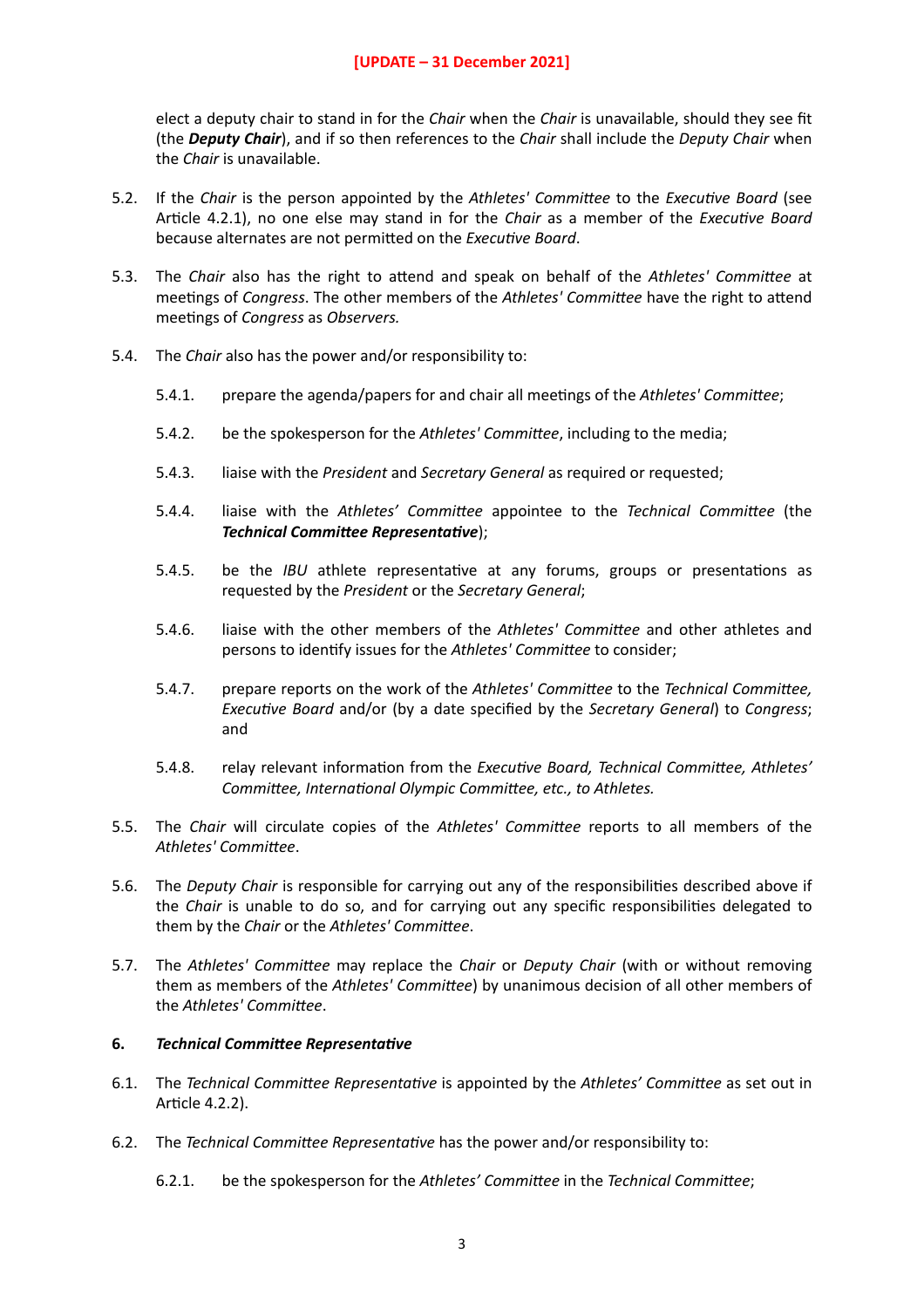- 6.2.2. liaise with the chairs of the *Technical Committee* and *Athletes' Committee* as required or requested;
- 6.2.3. liaise with the other members of the Athletes' Committee to identify issues for the *Technical Committee* to consider; and
- 6.2.4. prepare reports on the work of the *Technical Committee* for the *Athletes' Committee.*

## **7. Conduct of the business of the Athletes' Committee**

- 7.1. The Athletes' Committee shall undertake its work at meetings of the committee and in between meetings by telephone, email, and other means of communication specified by the *Chair*, in order to keep members apprised of relevant matters.
- 7.2. The *Athletes' Committee* will meet at least three times each calendar year on such dates and at such 4mes and places as the *Chair* decides, either in person or (if the *Chair* so permits) via telephone or video conference (*Virtual Attendance*). For cost purposes, the location of inperson meetings, including the meeting referred to in Article 4.5, will be agreed in advance by the *Chair* and the *President* and/or the *Secretary General*.
- 7.3. The agenda for a meeting of the *Athletes' Committee* shall be set by the *Chair*. Any other member may request the inclusion of items on the agenda at any time, including during the meeting.
- 7.4. Notice of *Athletes' Committee* meetings and an agenda should ordinarily be provided at least 21 days before they are held. However, where more urgent action is required, the *Chair* may call a meeting on shorter notice (of not less than 12 hours, unless unanimously agreed by the *Athletes' Committee* members then in office), which may be attended by members by *Virtual* Attendance.
- 7.5. No business may be validly conducted at an *Athletes' Committee* meeting unless a quorum is present (either in person or, if permitted, by *Virtual Attendance*). For these purposes, a quorum is at least three of the members of the *Athletes' Committee*.
- 7.6. Each member shall actively participate in Athletes' Committee meetings and in matters undertaken by the Athletes' Committee between meetings. Each member must be adequately prepared for each meeting (including by reviewing all materials when circulated) in order to participate effectively and constructively.
- 7.7. Meetings of the *Athletes' Committee* are not public but the *Chair* may invite third parties to attend all or part of such meetings, subject to such confidentiality protections as the *Chair* may deem appropriate. For example, the *Chair* may invite the *President* and/or the *Secretary General* or other person(s) to attend all or part of meetings of the *Athletes' Committee* as observers or to provide information or advice on a specific item of business at a meeting.
- 7.8. Voting at meetings:
	- 7.8.1. Each *Athletes' Committee* member present (in person or by *Virtual Attendance*) at an Athletes' Committee meeting will have one vote on each motion, save that Athletes' *Committee* members may not cast a vote on any matter in respect of which they have a conflict of interest. Voting by proxy or by letter is not permitted.
	- 7.8.2. In the event of a dispute as to whether an *Athletes' Committee* member has a conflict of interest, if the dispute arises before an *Athletes' Committee* meeting it will be resolved as set out in the *IBU Integrity Code*. If the dispute arises at the meeting, it will be resolved by decision of the Athletes' Committee.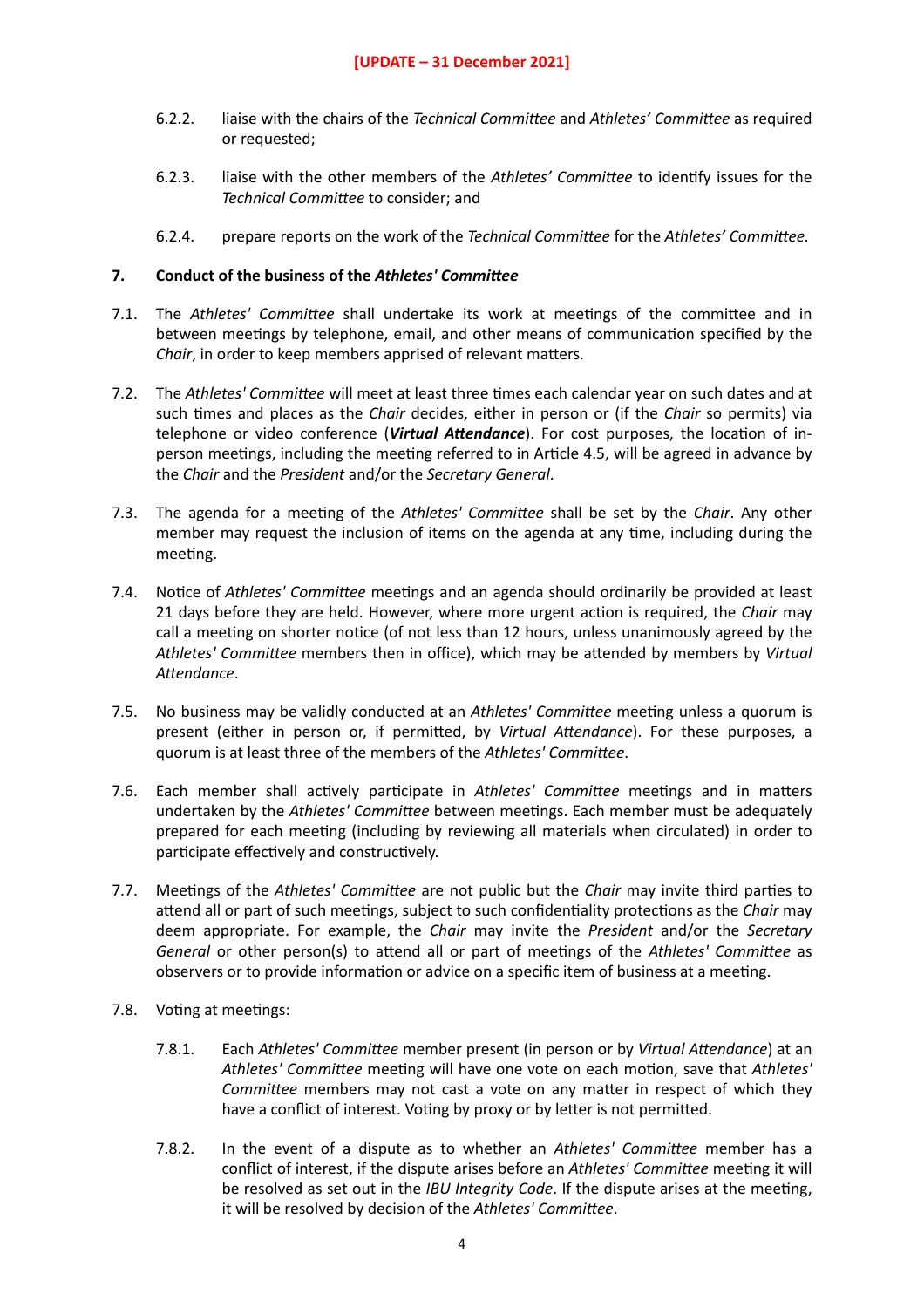- 7.8.3. Voting will be conducted by voice, or (if requested by any Athletes' Committee member) by a show of hands.
- 7.8.4. Unless otherwise specified in the *Constitution* or these Terms of Reference, motions require a majority of votes cast by those present at the meeting to be in favour of the motion in order for the motion to be passed. In such cases, in the event of a tie in votes, the *Chair* will have a deciding vote.
- 7.9. The *Chair* or their delegate will take minutes of each meeting of the *Athletes' Committee*, noting the names of the persons present and all motions considered and all motions passed at the meeting. The minutes will be finalised by the *Chair* and sent to *Athletes' Committee* members within one month of the meeting, and discussed and agreed at the next meeting. Once agreed, minutes of Athletes' Committee meetings (or a summary thereof) will be distributed to the *Athletes* on the *Chair's* athlete distribution list (and such other *Athletes* who request to receive a copy).
- 7.10. Conducting business outside of meetings:
	- 7.10.1. If all members of the *Athletes' Committee* then in office and entitled to vote agree unanimously, any business that could have been conducted at an *Athletes' Committee* meeting may be considered and voted upon by email, facsimile or other available form of electronic communication, without a meeting of the Athletes' *Committee* having to be convened.
	- 7.10.2. A motion in writing that is signed or consented to by email, facsimile or other forms of electronic communication by all of the members of the *Athletes' Committee* then in office and entitled to vote will be valid as if it had been passed at a meeting of the Athletes' Committee. Any such motion may consist of several documents in the same form, each signed or consented to by one or more of the *Athletes' Committee* members.
- 7.11. Subject to Article 7.9, no documents, information, discussion, recommendations or decisions made at a Athletes' Committee meeting or otherwise exchanged or agreed in connection with the work of the *Athletes' Committee* shall be disclosed to any other person (other than the *President*, *Secretary General*, and/or the *Biathlon Integrity Unit*) unless:
	- 7.11.1. the *Chair* authorises such disclosure;
	- 7.11.2. the *Athletes' Committee* agrees that such disclosure is necessary or desirable to advance its work;
	- $7.11.3.$  the matter is in the public domain; or
	- 7.11.4. such disclosure is required by law or any applicable authority, including the *Biathlon Integrity Unit* or the *Disciplinary Tribunal*.

# **8. Administration**

- 8.1. Athletes' Committee members act as such in a voluntary capacity and will not be compensated for their work as a *Committee* member. The *IBU* will reimburse expenses for each *Athletes' Committee* member in accordance with *IBU* policy.
- 8.2. Subject to Article 7.2, the *IBU* will arrange travel, accommodation and insurance for Athletes' *Committee* members when they are conducting business of the *Athletes' Committee* in accordance with *IBU* policy.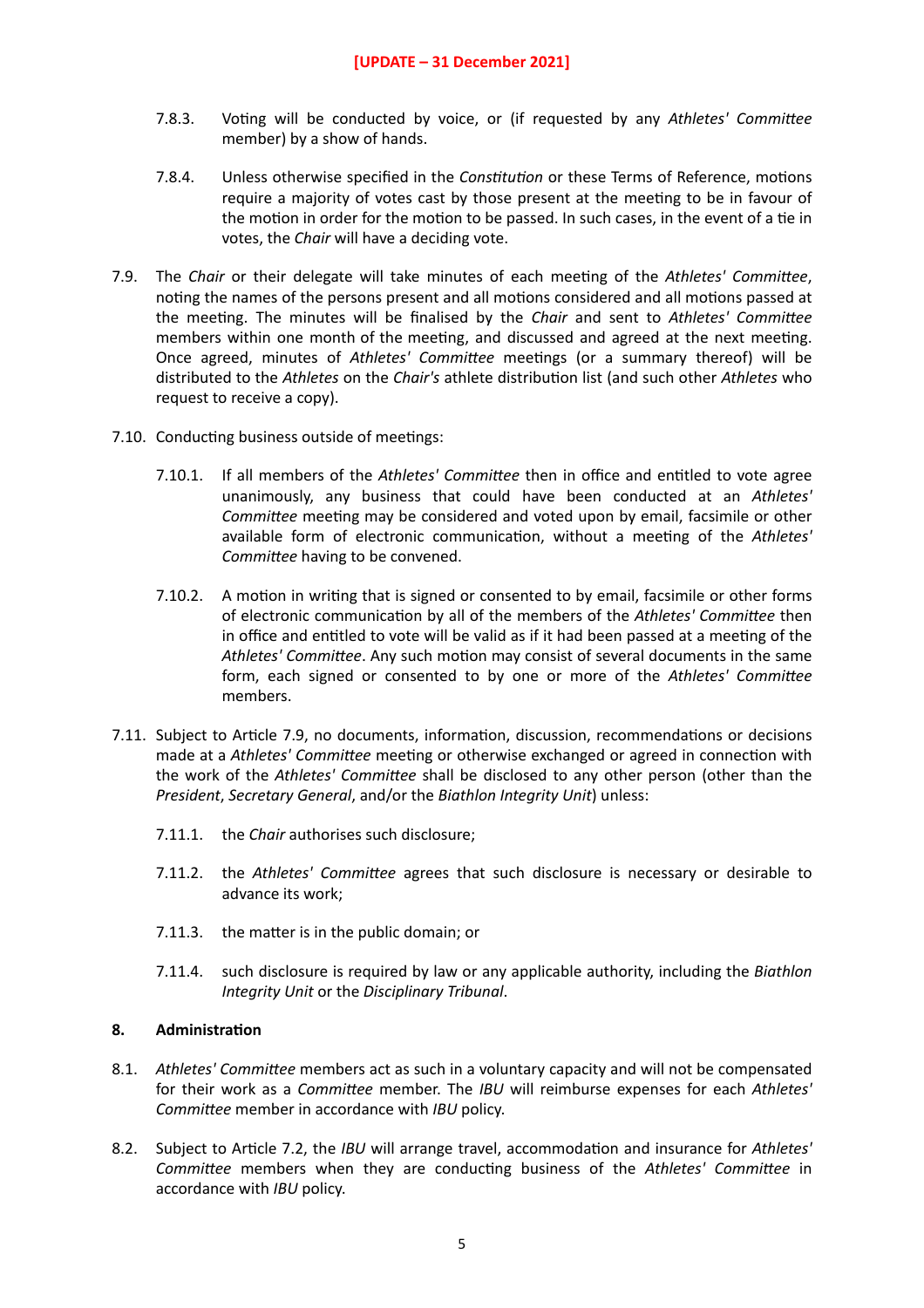#### **9.** Resignation or removal

- 9.1. A member of the Athletes' Committee may resign prior to the expiry of their term of office by giving not less than one month's notice in writing to the *Chair* and *President*.
- 9.2. The *Chair* may resign prior to the expiry of their term of office by giving not less than one month's notice in writing to the *President* and the other members of the *Athletes' Committee*.
- 9.3. In accordance with Article 16.6 of the *Constitution*, no person may hold more than one elected *IBU* position at any one time. If an elected member of the *Athletes' Committee* is elected to the *Executive Board*, they must immediately resign from the *Athletes' Committee*.
- 9.4. A member of the Athletes' Committee may be removed from the Athletes' Committee prior to the expiry of their term of office:
	- 9.4.1. if they are no longer *Eligible* under Article 27 of the *Constitution*;
	- 9.4.2. as a sanction imposed pursuant to the *Constitution* and/or the *IBU Rules*, including the *IBU Integrity Code*; and/or
	- 9.4.3. where they have failed to attend two or more meetings of the Athletes' Committee without valid excuse, by the unanimous decision of all of the other members of the Athletes' Committee.
- 9.5. If any position on the *Athletes' Committee* becomes vacant, whether by resignation, removal or otherwise, the *Chair* will appoint a replacement member who will be the candidate of the same gender as the outgoing member who received the next highest number of votes for election to the Athletes' Committee in the last election. If there are no such candidates, the *Chair* (in consultation with the other *Athletes' Committee* members) will appoint another person as a replacement member. In each case, such replacement member must first be vetted by the *Vetting Panel* in accordance with the *Vetting Rules* and determined to be *Eligible* in accordance with Article 27 of the *Constitution*. The replacement member will sit for the remainder of the term of the replaced member.

#### **10.** Transitional provision

10.1. As at the effective date of these Terms of Reference. (i) the four members of the *Athletes' Committee* in office will stay in office until the next *Athletes' Committee* election, and (ii) the person sitting on the *Technical Committee* as an appointee of the *Athletes' Committee* will be appointed as the fifth member of the *Athletes' Committee* until the next *Athletes' Committee* election.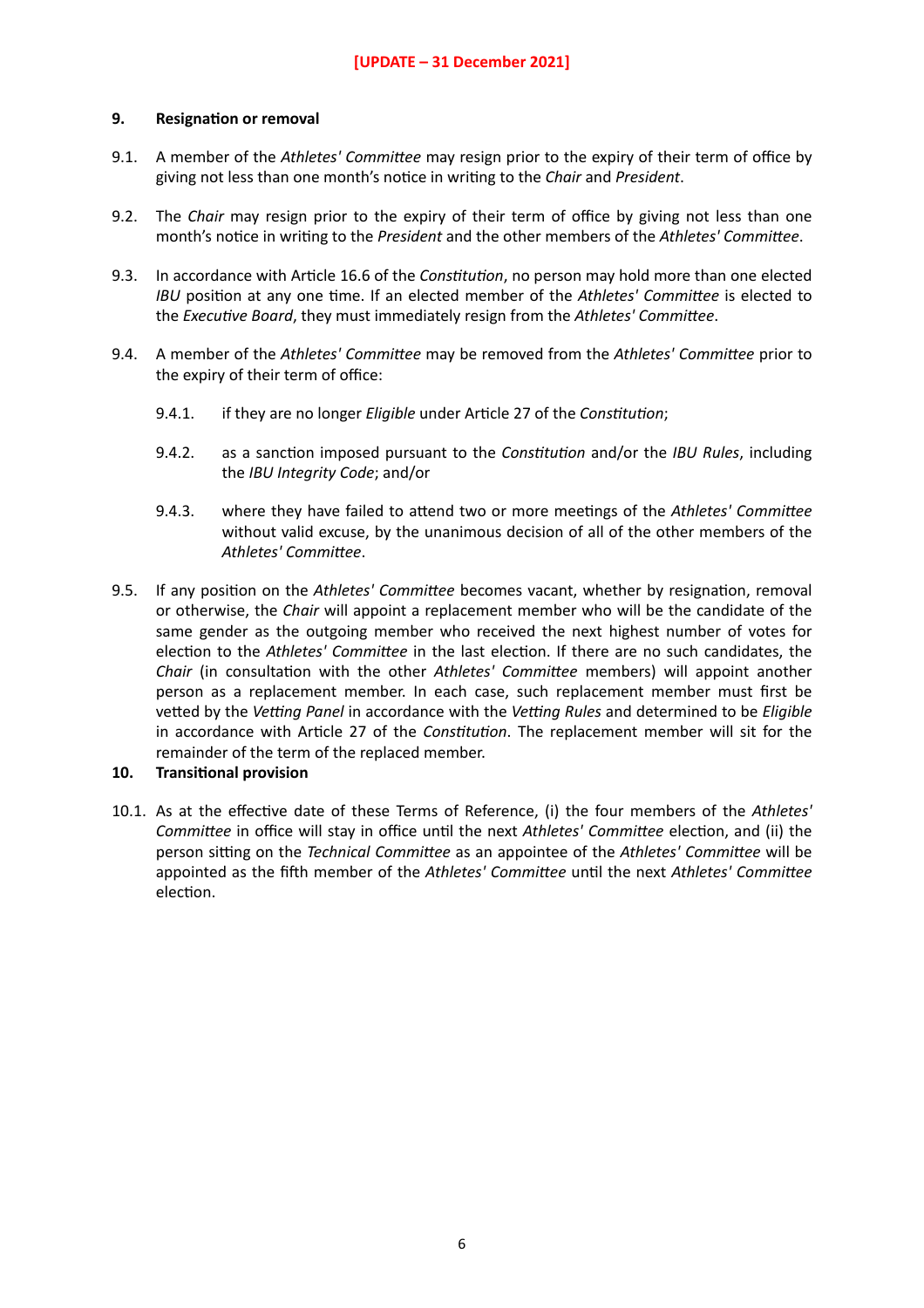## Schedule 1 – Elections procedure for *Athletes' Committee*

#### **1. Invitation to submit applications**

- 1.1. The *Chair* and/or the *IBU* must publicise the *Athletes' Committee* election at least three months prior to the election, at a minimum by posting a notice on the *IBU* website and by the *Chair* circulating details by email to the relevant team, athlete, and support personnel distribution lists.
- 1.2. The Athletes' Committee and/or the *IBU* should encourage teams to nominate candidates. Candidates may also self-nominate. In either case, the candidate must submit an application form.

#### **2.** Submitting an application form

- 2.1. The official candidate application form (see Schedule 2) must be completed, signed by the candidate, and received by the *Chair* by no later than one month prior to the date of the election.
- 2.2. Any person who submits an official candidate application form is bound by the rules and regulations of the *IBU* (including the *Integrity Code*) and these Terms of Reference, as if they were already an *IBU Official*.

## **3. Vetting**

3.1. As a pre-condition to acceptance of their candidacy, candidates will be vetted by the *Vetting Panel* in accordance with the *Vetting Rules*. If the *Vetting Panel* confirms that the person is *Eligible* to stand for election under Article 27 of the *Constitution*, their candidacy for election to the *Athletes' Committee* will be accepted. If the *Vetting Panel* does not so confirm, then their candidacy will not be accepted.

#### **4.** Publication of candidates and campaigning

- 4.1. The candidate may send a one-page A4 document explaining the reasons why they want to be elected to the *Athletes' Committee*. No other document, poster, sign, banner or presentation may be distributed and/or displayed for campaigning purposes. The *IBU* may request that the candidate amend the promotional document or (if they refuse to do so) decline to publish the promotional document in the event that it contains information that would bring the *IBU* or the sport of biathlon into disrepute.
- 4.2. The names of the eligible candidates seeking election for the *Athletes' Committee* (and any promotional document submitted under paragraph 4.1 of this Schedule 1) will be published on the *IBU* website no later than 14 days prior to the election.
- 4.3. Candidates must campaign with respect for every other candidate. They must comply with any candidacy rules issued by or on behalf of the *IBU* or the *Biathlon Integrity Unit*.

#### **5.** The election

- 5.1. The elections for the *Athletes Committee* shall take place through an online (secret ballot) voting system on a date after the winter Olympic Games but before the final competition of that winter's World Cup season. The online voting system and election date will be selected by the *Chair*, in consultation with the IBU for approval of costs.
- 5.2. For the vote, there will be one list of candidates listing all female and male candidates together.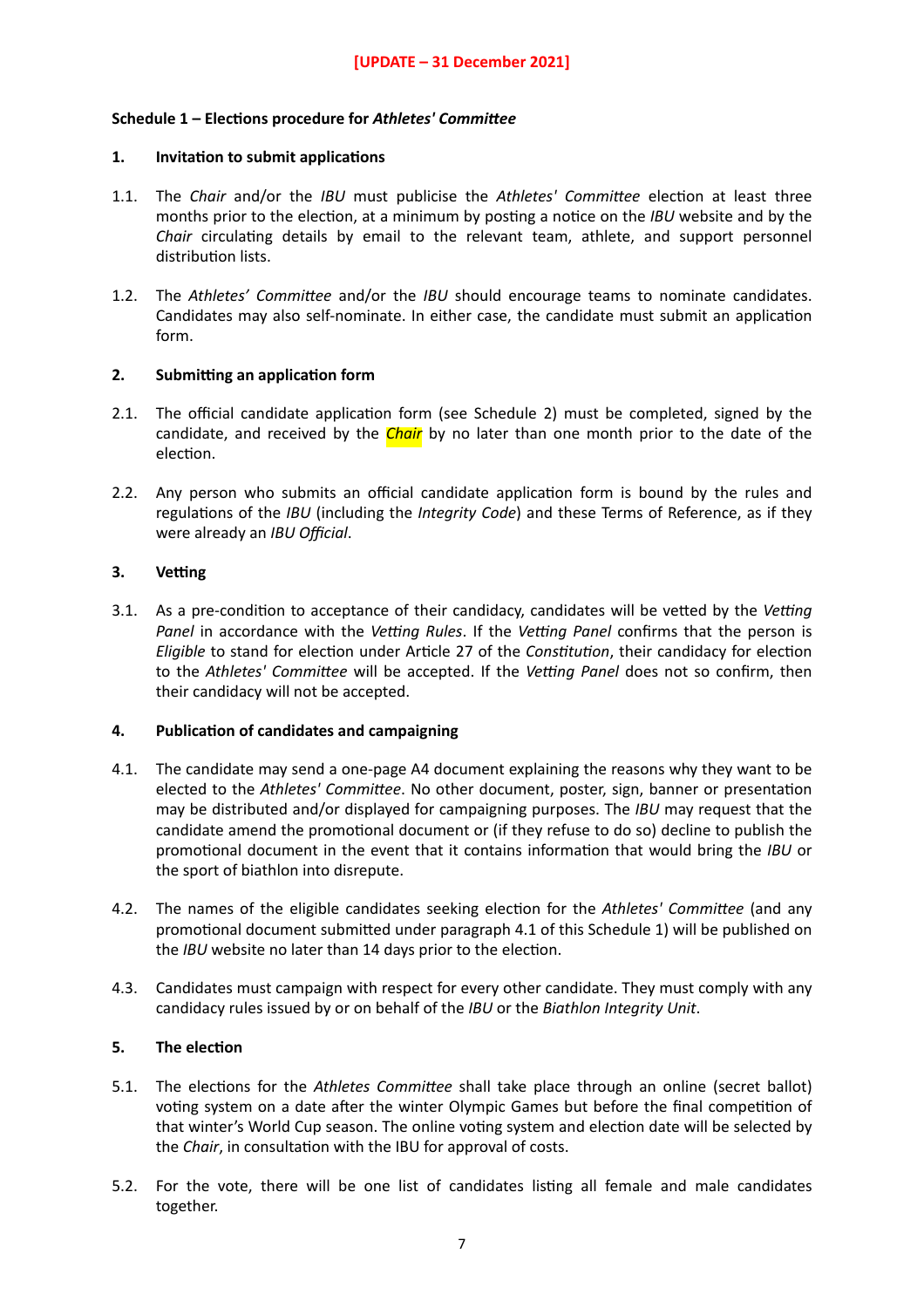#### **[UPDATE – 31 December 2021]**

- 5.3. Each *Athlete* with a right to vote under Article 25 of the *Constitution* may cast four votes. Each vote cast must be for a different person on the list of candidates, i.e. two or more votes may not be cast for the same person.
- 5.4. The two female candidates and the two male candidates with the most votes will be elected, provided that:
	- (a) there are at least two from each gender among the candidates for election; and
	- (b) if one female candidate and one male candidate from the same *NF Member* both have the necessary number of votes to be elected, only the candidate from that *NF Member* with the most amount of votes will be elected (because as per Article 2.1.4, only one person affiliated to any *NF Member* may be elected to the *Athletes'*  Committee).
- 5.5. If two candidates from the same *NF Member* have the same number of votes, then the *NF Member* will decide which candidate will sit on the *Athletes' Committee*.
- 5.6. After voting has closed, the *Chair* will confirm the result and inform the *President*. The result as confirmed by the *President* will be final and there is no right of appeal.
- 5.7. The names of the elected *Athletes* will be announced on the *IBU* website. The *IBU* will also inform the *NF Member*s of the results.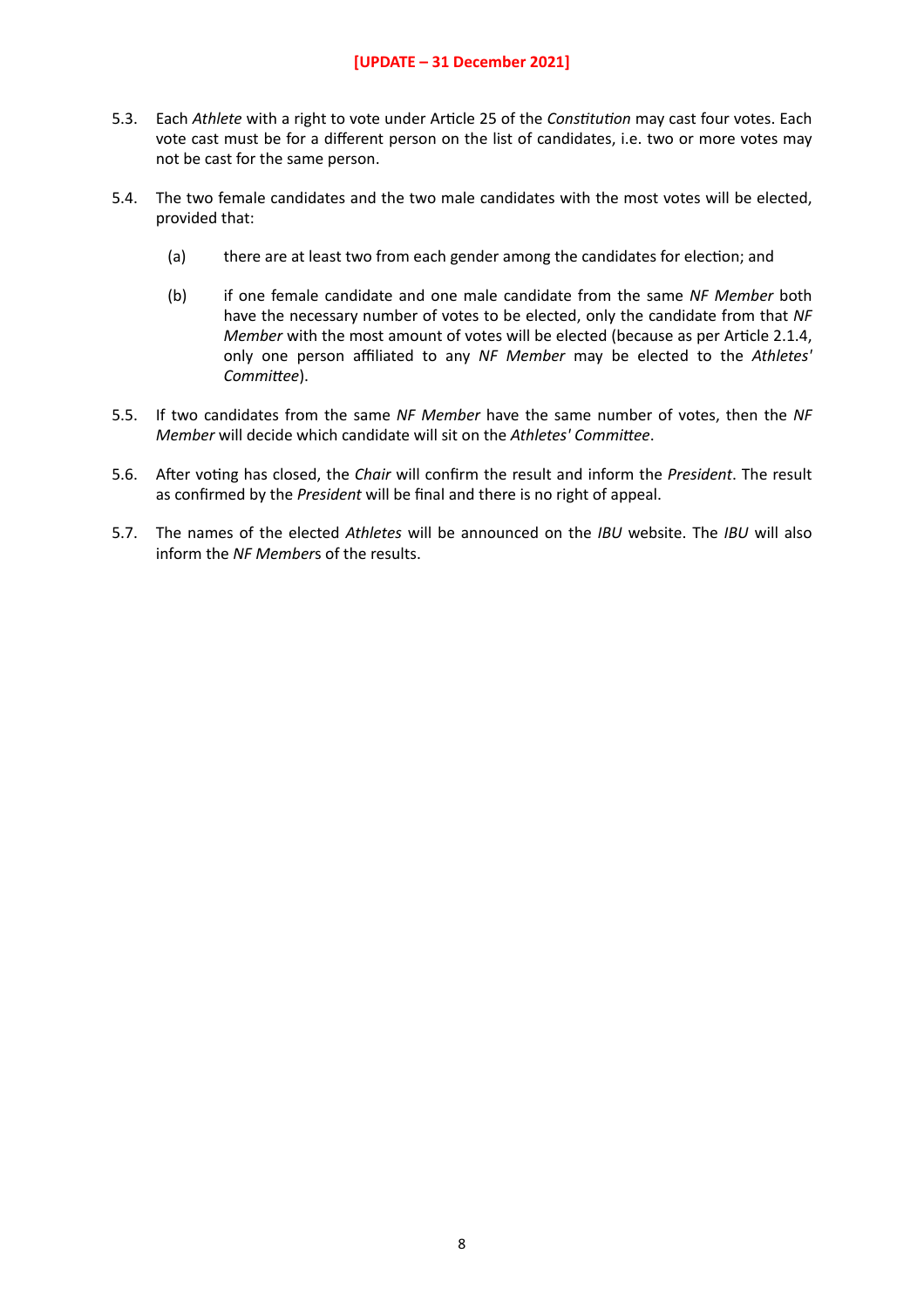### **Schedule 2 – Candidate application form**

| To be completed by the candidate             |                                 |
|----------------------------------------------|---------------------------------|
| Candidate's full name (printed):             |                                 |
| Candidate's country:                         |                                 |
| Candidate's languages:                       |                                 |
| Candidate contact details:                   | Email:<br>Telephone:            |
| Passport-size photograph of the<br>candidate | To be enclosed with application |

Persons who wish to be elected as a member of the *IBU Athletes' Committee* must send this form (with supporting documents) to the *Chair* by email by no later than one month prior to the date of the election.

Candidates may also enclose a one-page A4 document explaining the reasons for their application. The promotional document (if submitted) must contain the mandatory information marked below with an asterisk, and may include the other optional information listed below:

- Candidate's full name\*
- Passport-size photograph of the candidate\*
- Candidate's country\*
- Position sought by the candidate\* (i.e. *IBU Athletes' Committee* member)
- Languages\*
- Age
- Email address
- Professional career
- **Education**
- Experience in biathlon
- Experience in sports administration
- Other relevant experience or information
- Candidate's statement explaining why they wish to become a member of the *Athletes'*  Committee

All candidatures are subject to the approval of the *Vetting Panel* (see *Constitution* Articles 26 and 27).